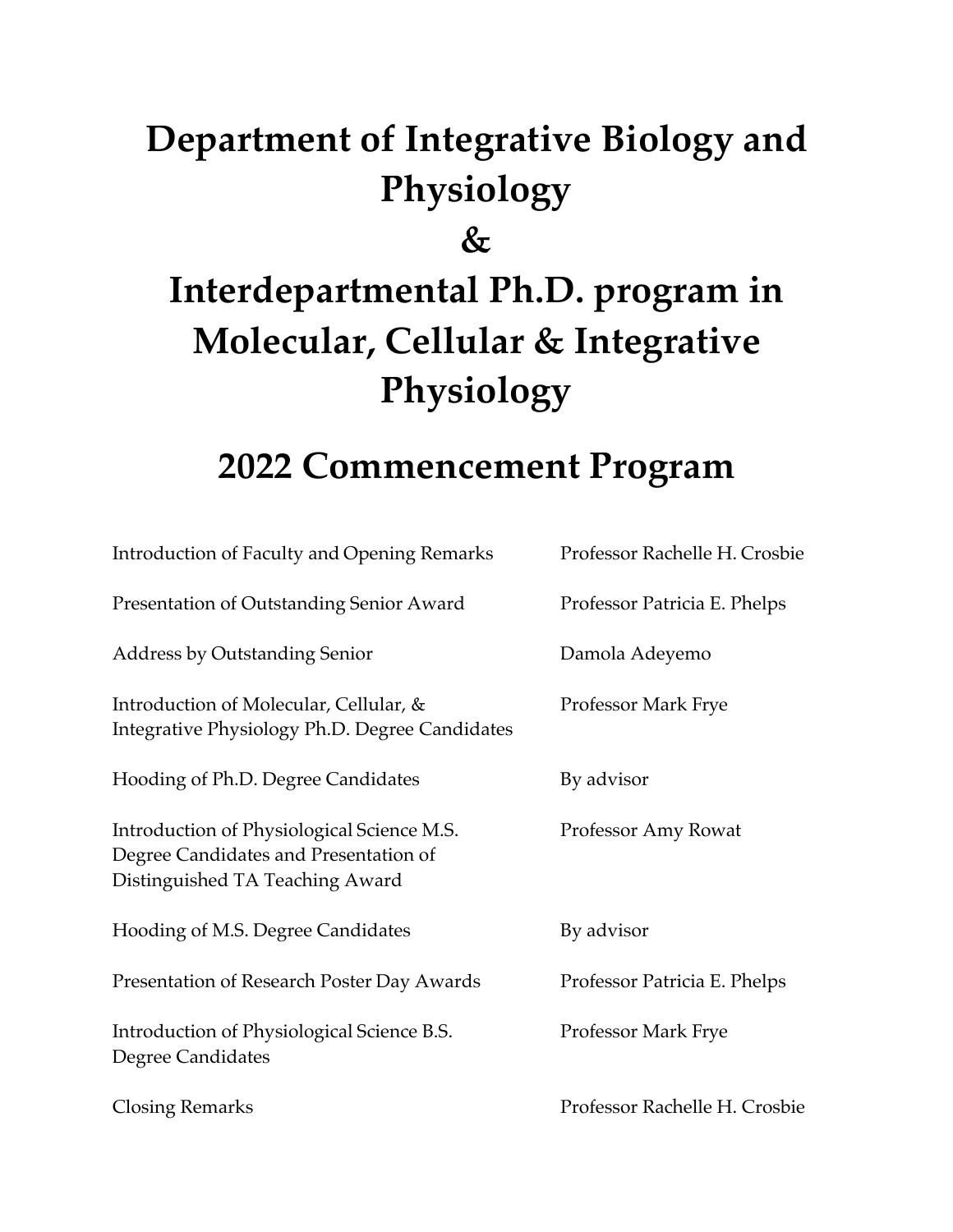# **Doctor of Philosophy Molecular, Cellular & Integrative Physiology**

#### *Spring 2021 Graduate*

**Peter Hanna, MD, PhD** "Intrinsic Cardiac Neural Control of the Mammalian Sinoatrial Node" **Mentor: Professor Kalyanam Shivkumar**

#### *Spring 2022 Degree Candidates*

**Montgomery Blencowe** "Uncovering the Molecular Networks of Metabolic Disease Using Systems Biology" **Mentor: Professor Xia Yang**

#### **Erika Marie Ellis, MD**

"Investigating Early Retinal Remodeling and Secondary Cone Degeneration in Retinitis Pigmentosa"

#### **Mentor: Professor Alapakkam Sampath**

**Khris Griffis** "Mechanisms of detection threshold and adaptation in the rod visual pathway" **Mentor: Professor Alapakkam Sampath**

**Joseph Elias Hadaya, MD** "Autonomic Dysfunction Following Myocardial Infarction: Mechanisms and Therapies" **Mentor: Professor Kalyanam Shivkumar**

#### **Jonathan Hoang**

"Mechanisms of Parasympathetic Dysfunction Following Myocardial Infarction" **Mentor: Professor Marmar Vaseghi**

#### **Huei-Bin Wang**

"Study the underlying mechanisms of environmental circadian disruptions interacting with autistic behavior" **Mentor: Professor Christopher Colwell**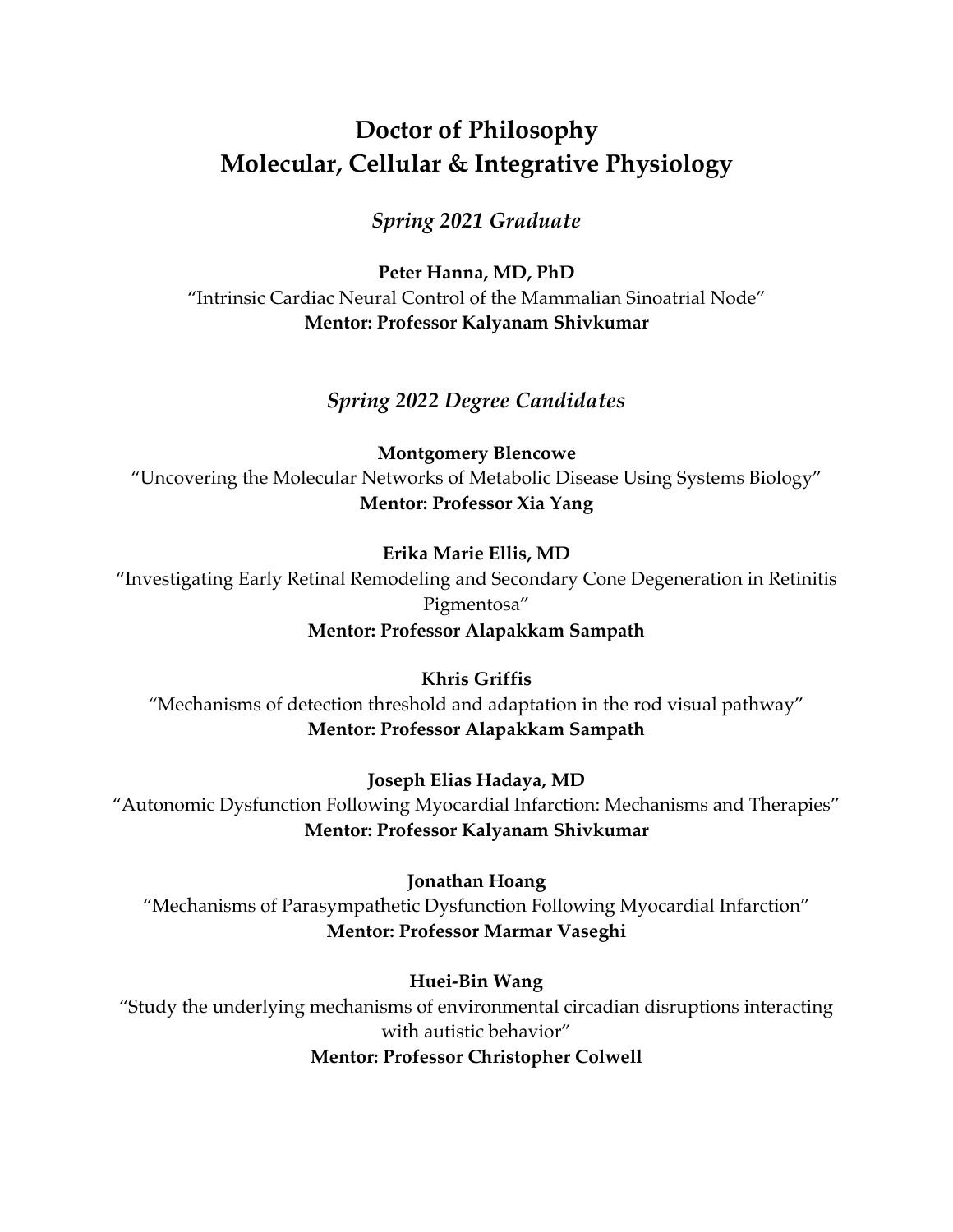# **Doctor of Philosophy Molecular, Cellular & Integrative Physiology**

(continued)

#### *Summer 2022 Degree Candidates*

**Lara Bideyan**

"Characterization of New Transcriptional Pathways in Liver Lipid Metabolism" **Mentor: Professor Peter Tontonoz**

**Kholoud K. Saleh**

"Duchenne Muscular Dystrophy Disease Severity Impacts the Systemic Delivery of Skeletal Muscle Progenitor Cells to Skeletal Muscles" **Mentor: Professor April Pyle**

# **Doctor of Philosophy Immunity, Microbes & Molecular Pathogenesis**

*Summer 2022 Degree Candidate*

**Geoffrey Nathan Pronovost** "The maternal microbiome promotes placental development in mice" **Mentor: Professor Elaine Hsiao**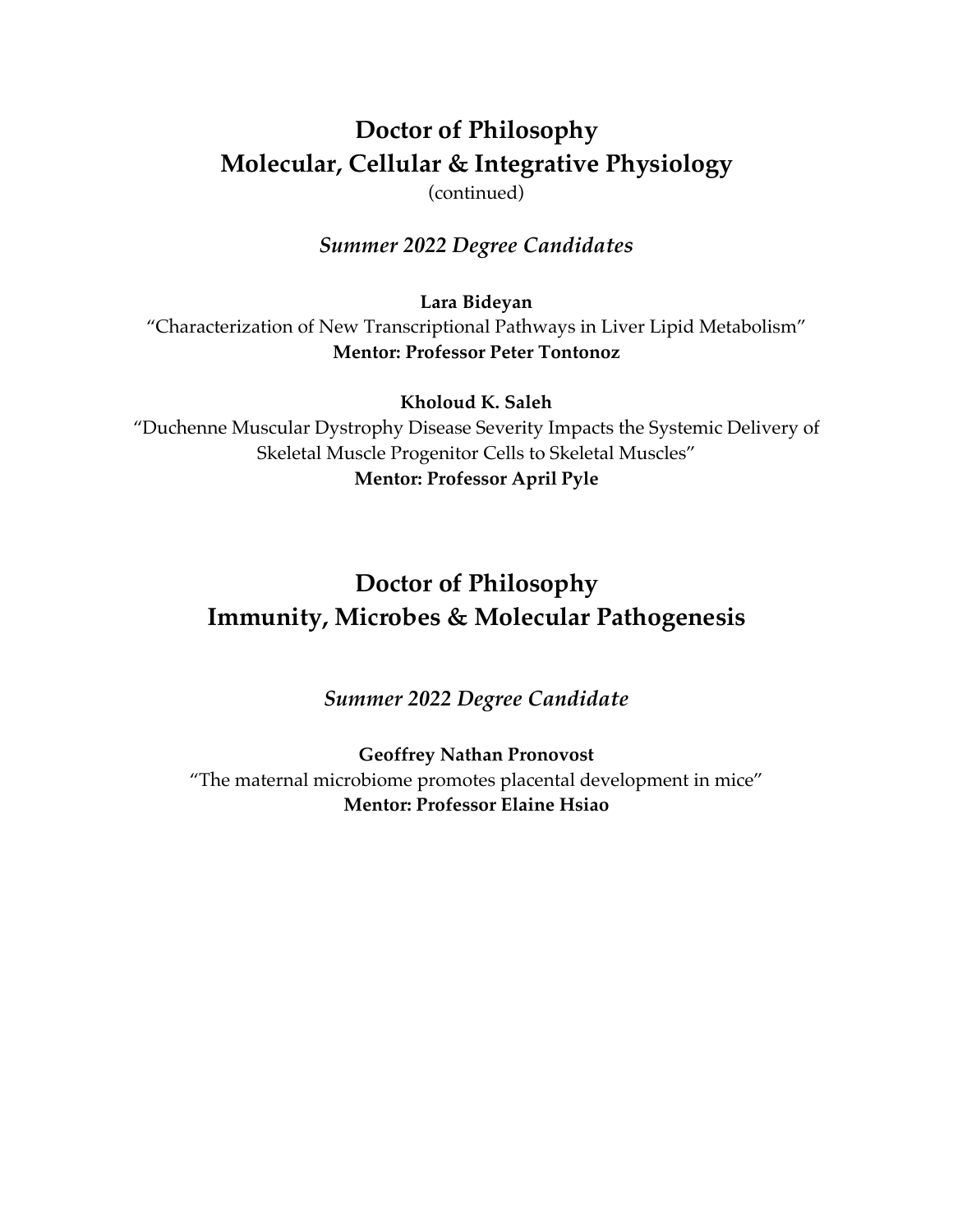# **Doctor of Philosophy Molecular, Cellular & Integrative Physiology**

### **Honors & Awards**

#### *Doctoral Degree Candidates*

#### **Lara Bideyan:**

Dissertation Year Fellowship, UCLA 2021 – 2022 Mangasar M. Mangasarian Scholarship, UCLA 2019-2020, 2020-2021 UCLA Affiliates Award, 2018-2019, 2019-2020 Graduate Dean's Scholar Award, UCLA 2016-2018

#### **Montgomery Blencowe:**

American Heart Association Pre-doctoral Fellowship Integrative Biology & Physiology Edith Hyde Fellowship

#### **Erika Marie Ellis, MD:**

EyeSTAR Program - Specialty Training and Advanced Research in Ophthalmology and Visual Science

#### **Joseph Elias Hadaya, MD:**

2019- Specialty Training and Advanced Research Program, David Geffen School of Medicine at UCLA 2019- Outstanding Medical Student Teaching Award, Department of Surgery, David Geffen School of Medicine at UCLA 2021- American Heart Association Postdoctoral Fellowship 2021- NIH Ruth L. Kirschstein National Research Service Award 2022- Cardiovascular Section Research Recognition Award, American Physiological Society 2022- Postdoctoral Translational Research Award, American Physiological Society 2022- Young Investigator Award Finalist, Experimental Biology 2022 2022- Emerging Scientist Award, NIH Office of the Director SPARC Program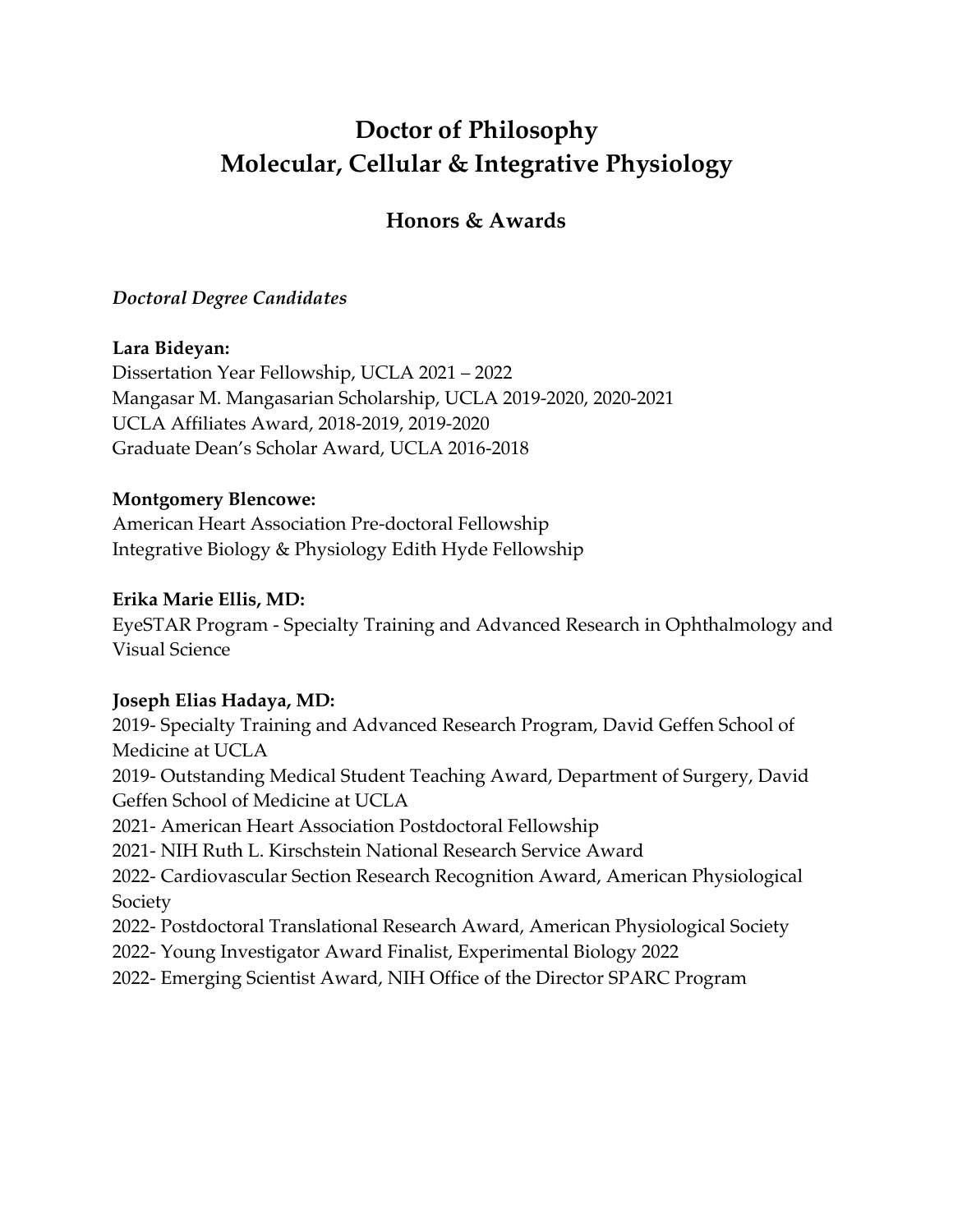#### **Peter Hanna, MD, PhD:**

Excellence in Electrocardiographic Interpretation, UCLA, 06/2018 For excellence in electrocardiographic interpretation on cumulative electrocardiogram exam administered to the UCLA Cardiology fellowship.

NIH Loan Repayment Program Award, NIH, 07/2018 For commitment to clinical research

Outstanding Research Award, University of California Los Angeles, 12/2018 For outstanding research in the UCLA Cardiology Fellowship Training Program

Graduate Students Runner-up Poster Prize, Gordon Research Conference, 04/2019 Graduate Students Runner-up Poster Prize in Gordon Research Conference on Cardiac Arrhythmia Mechanisms.

2019 - 2020 Chief Fellow, UCLA General Cardiology Fellowship

UCLA Department of Medicine Research Day Poster Award - Second Place, UCLA, 10/2019 Second place in basic science category in the UCLA Department of Medicine Research Day Poster Competition.

Outstanding Research Award, University of California Los Angeles, 12/2019 For outstanding research in the UCLA Cardiology Fellowship Training Program

Fellow's Case Competition, 16th International Dead Sea Symposium, 02/2020 Case involving some aspect of innovation in cardiac arrhythmias and/or device therapy selected for presentation to a panel of experts at the conference.

Ruth L. Kirschstein National Research Service Award (NRSA) Individual Postdoctoral F32 Fellowship, NIH, 07/2020

2020 - 2021 Chief Fellow, UCLA Specialty Training and Advanced Research (STAR) Program

#### **Jonathan Hoang:**

Young Investigator Award Finalist at Heart Rhythm Society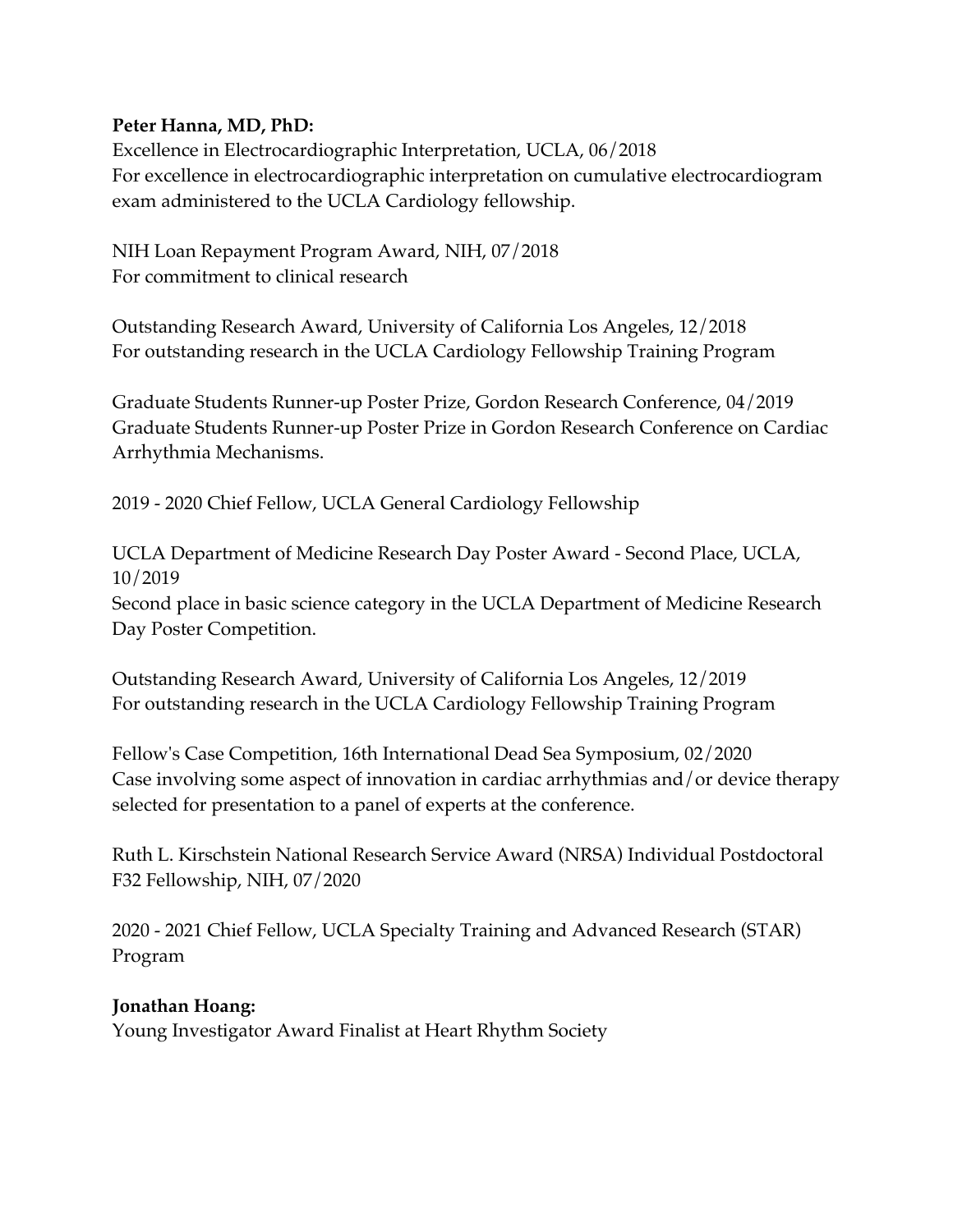#### **Kholoud K. Saleh:**

Qatar Research Leadership Program fellowship funded by Qatar National Research Fund- founded in the State of Qatar

#### **Huei-Bin Wang:**

2021 Government scholarships for study abroad, Taiwan Ministry of Education 2019 Graduate Travel Award, UCLA Brain Research Institute 2018 Excellence Award, Society of Research in Biological Rhythm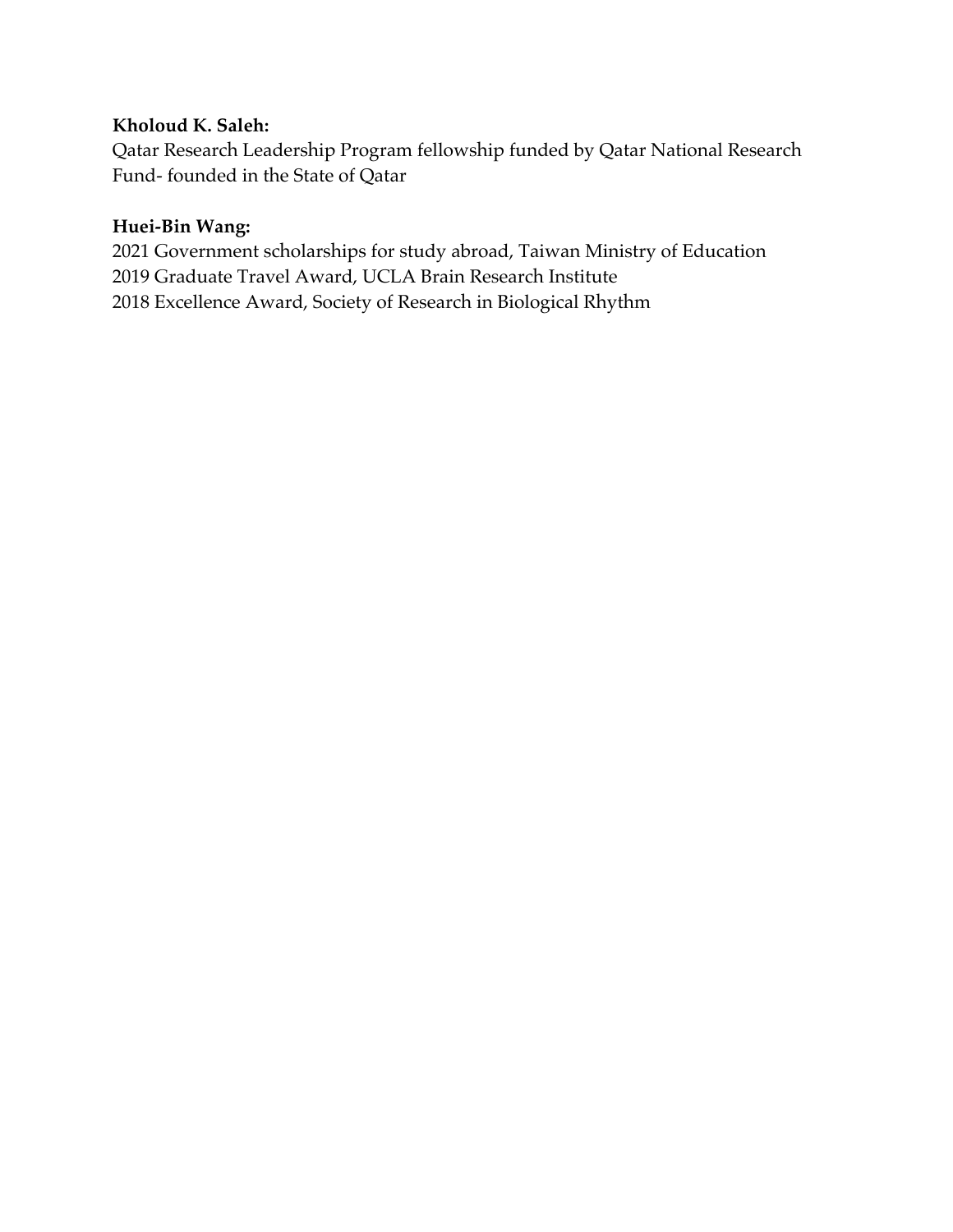# **Doctor of Philosophy Immunity, Microbes & Molecular Pathogenesis**

#### **Honors & Awards**

#### *Doctoral Degree Candidate*

#### **Geoffrey Nathan Pronovost:**

Fellowships Dissertation Year Fellowship, UCLA (2020) F31 grant - Ruth L. Kirschstein National Research Service Award, NIH (2019) Edith Hyde fellowship, UCLA (2019) T31 grant - Ruth L. Kirschstein National Research Service Award, NIH (2017)

Honors and Awards Diversity, Equity & Inclusion award, UCLA MBIDP (2021) Excellence in Teaching and Mentoring Award, UCLA MBIDP (2020) First place poster prize, UCLA Bioscience Innovation Day (2019) Keystone Symposia Future of Science Fund Scholarship (2019) SACNAS Member of the quarter award (2017)

Leadership Positions Committee member, Driving Real Change in the Learning Environment Task Force, GPB/DGSOM (2020-2021) Board member, Graduate Programs in Biosciences Student Advisory Committee (2019- 2020) Co-chair, Immunology, Inflammation, Infection, and Transplantation Research in Progress Seminar Series ((2019-2020) Chair, MBIDP Annual Scientific Retreat, UCLA (2017-2020) Co-organizer, MBIDP Weekly Student Seminar Series (2017-2020)

Graduate student representative, Biological Sciences Council (2016-2019)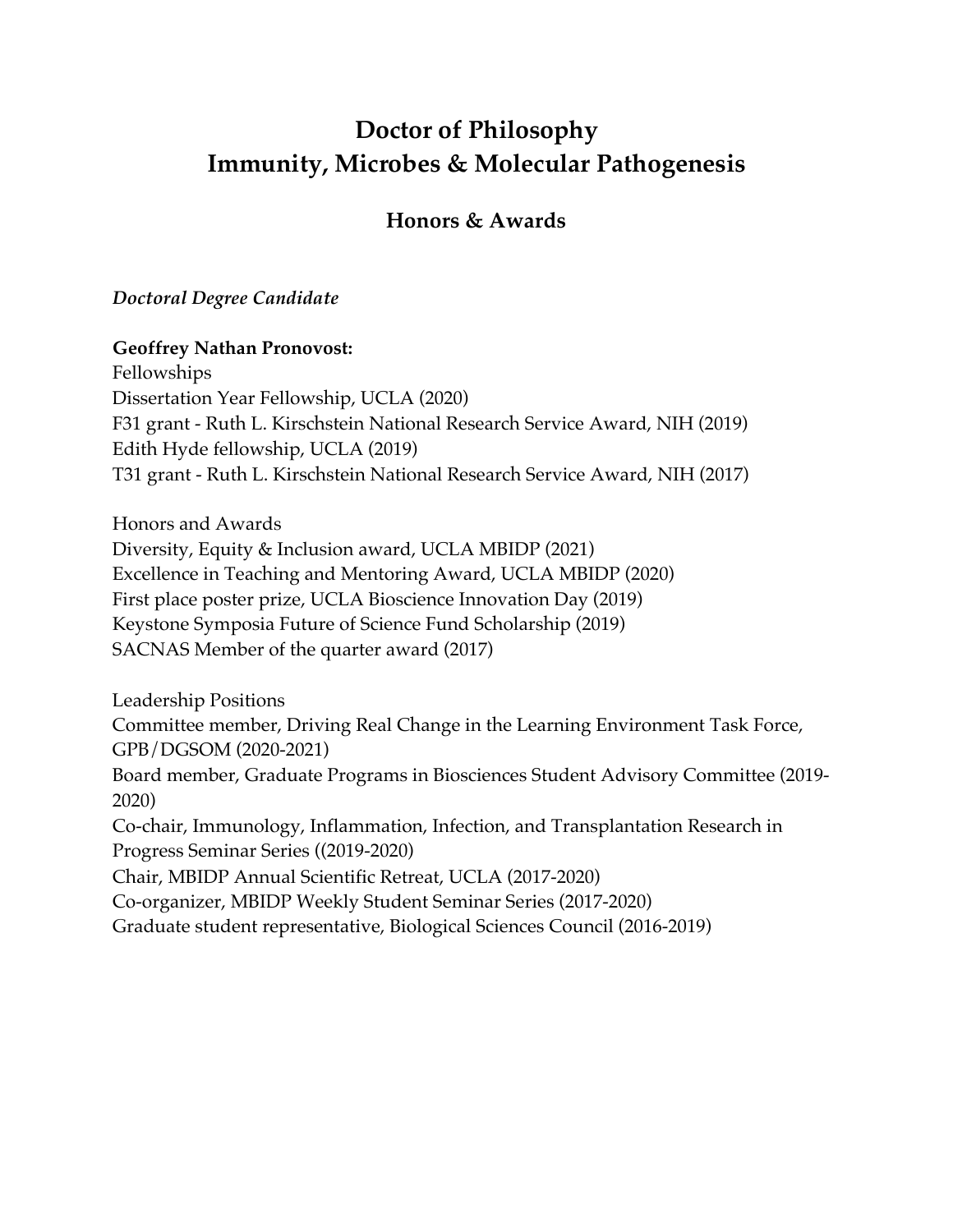# **Master of Science Physiological Science**

#### *Spring 2020 Graduates*

**Jessica Aliyah Ding** "Systems Genomics to Dissect the Metabolic Components of Alzheimer's Disease" **Mentor: Professor Xia Yang**

**Yuqi Ma**

"Dopaminergic Neuromodulation in Short-Term Sensitization by an Aversive Chemical Stimulus in Larval Zebrafish (Danio rerio)" **Mentor: Professor David L. Glanzman**

#### *Spring 2022 Degree Candidates*

**Jenny Cheng** "Multiomics Networks of Cardiovascular Diseases" **Mentor: Professor Xia Yang**

**Jade Michelle Fachin** "The Effects of a Myocardial Hydrogel on Duchenne Muscular Dystrophy-Associated Cardiomyopathy" **Mentor: Professor Rachelle H. Crosbie**

**Tara Rebecca Mohanroy** "Understanding Brain Sexual Dimorphisms and Reproductive Physiology in the Four Core Genotypes Rat Model" **Mentor: Professor Arthur P. Arnold**

**Damion LaMar Trotter Jr.** "Identifying the Genetic Link Between Recovery x Baseline x Strains in a Mouse Model using an In Silico Approach" **Mentor: Professor Ketema Paul**

> **Alexis Tucker** "Molecular Mechanisms of Bmal1 in Sleep" **Mentor: Professor Ketema Paul**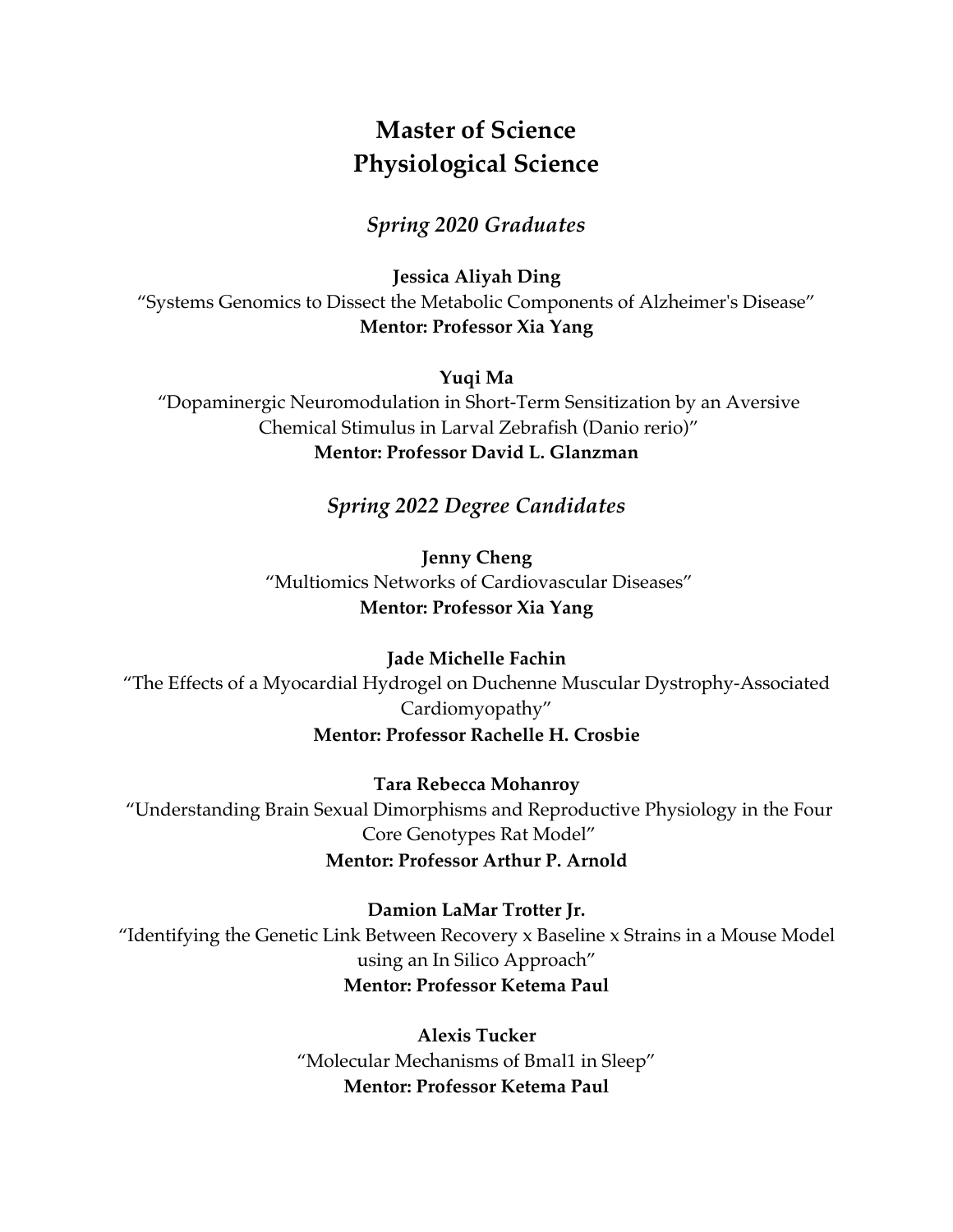# **Master of Science Physiological Science**

(continued)

#### *Summer 2022 Degree Candidates*

**Marcus Andrew Avila** "The Effects of Satellite Cell-Specific Jmjd3 Mutation on Muscle Regeneration" **Mentor: Professor James Tidball**

**Hannah Ting Espey**

"Dissecting Effects of Prodromal Intestinal Inflammation on the Neurodegeneration and Neuroinflammation in a Parkinson's Disease Model" **Mentor: Professor Elaine Hsiao**

#### **Christine Michelle Mavilian**

"Reelin and Gastrin Releasing Peptide Modulate Itch in the Superficial Dorsal Horn of the Spinal Cord" **Mentor: Professor Patricia E. Phelps**

**Hemal Semwal** "Inactivation of Hippocampus During Memory Consolidation after Infusion of Norepinephrine During Sleep" **Mentor: Professor Gina Poe**

**Kevin Shih** "Characterization of Cardiac Pericyte Proliferation and Function Following a Myocardial Infarction" **Mentor: Professor Pearl Quijada**

#### **Samantha Zimmer**

"Loss of Disabled-1 Reduces Adult Neurogenesis in the Olfactory Epithelium" **Mentor: Professor Patricia E. Phelps**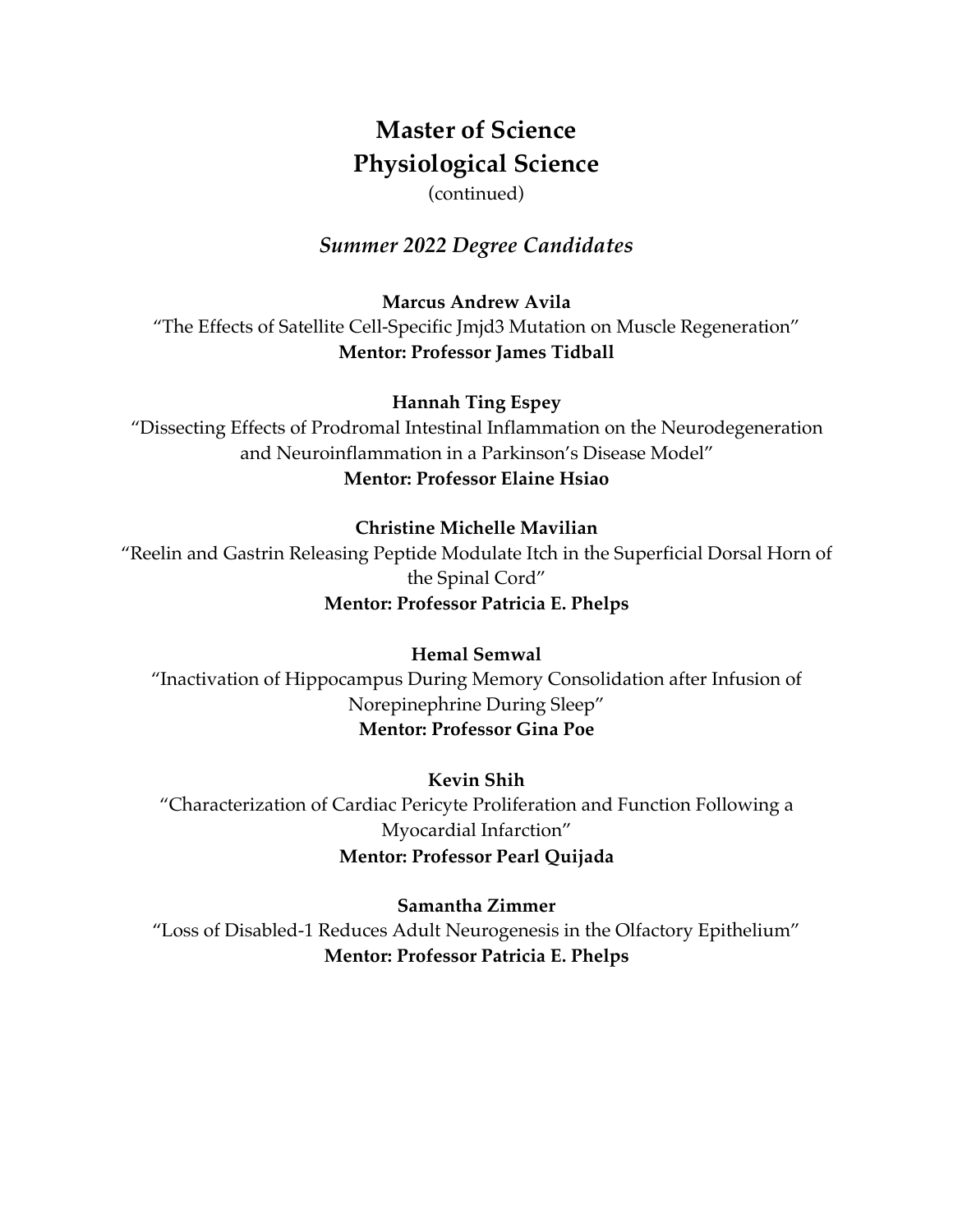# **Master of Science Physiological Science**

(continued)

#### *Fall 2022 Degree Candidates*

**Shomik Shivram Ati** "Sex Differences in the Neuronal Output of Feeding Behavior" **Mentor: Professor Stephanie M. Correa**

**Ingrid Carolina Cely** "Glo1 Deficiency in Mice Results in Age- and Sex-Dependent Metabolic Dysfunction" **Mentor: Professor Xia Yang**

#### **Brayden K. Leyva**

"Investigating Fat10's Role Linking Genetic Variation to Weight Loss After Exercise" **Mentor: Professor Andrea Hevener**

#### **Alexander R. Strumwasser**

"Investigating the Role of Mitochondrial Function in the Regulation of Cardiomyocellular Remodeling" **Mentor: Professor Andrea Hevener**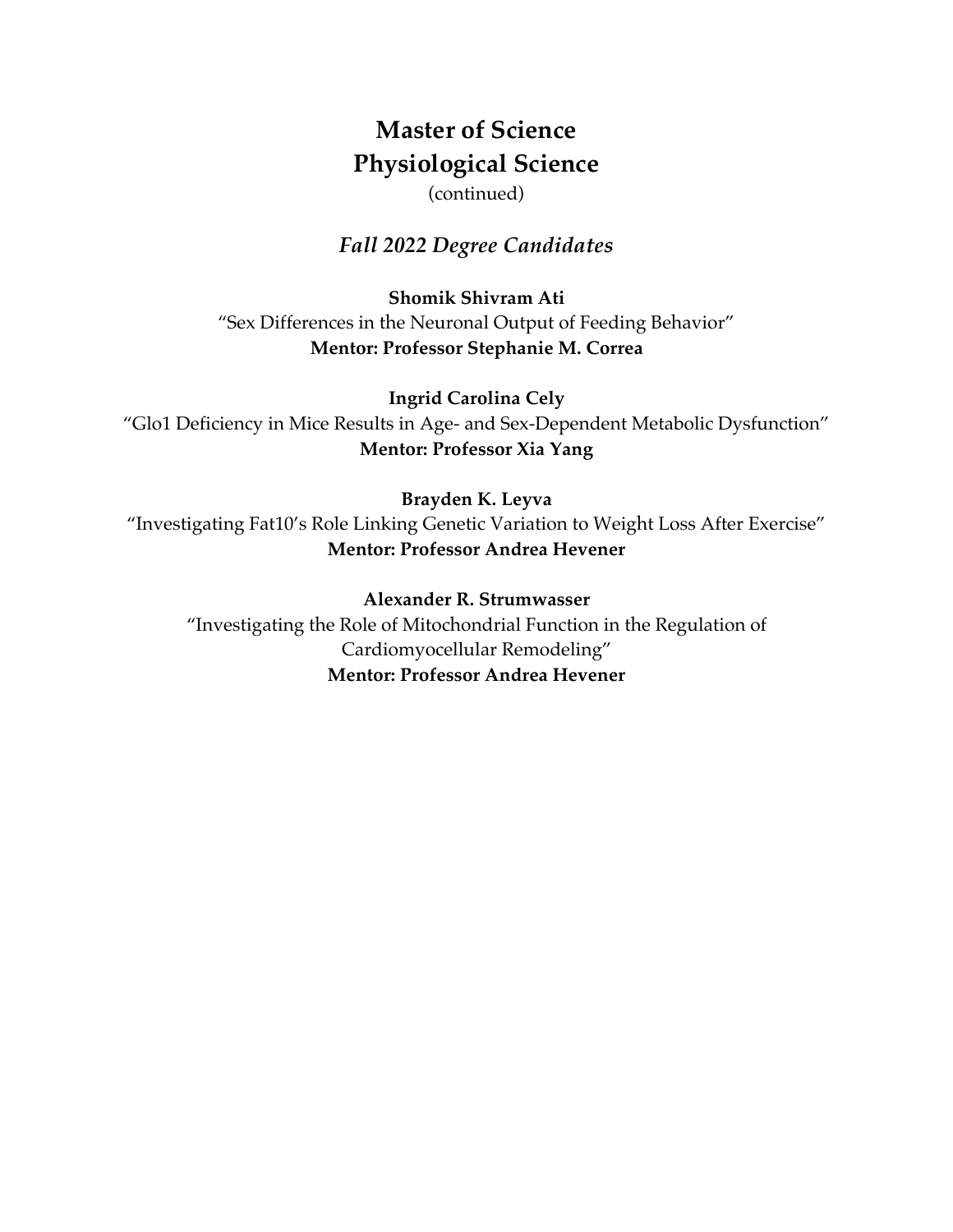## **Bachelor of Science Physiological Science**

Adedamola Obiageli Adeyemo<br>
Minor - Public Health

Manushak Mary Agazaryan Ashley A Agubata Latin Honors - Cum Laude

Juliet Marie Alfaro Rachel Anne Almero Minor - Pilipino Studies Juan Jorge Alvarado Athena Eleni Amarantos Swetha Ampabathina

Daniel Moises Aragon Perez Milena Cristal Aragon Zahra Asadollahi Sherwin Atighetchi Minor - Food Studies

Sydney Rachel Aurelio Minor – Spanish Cosette Chen Backus Mary Banh Alejandra Gabriela Baron **College Honors** College Honors

Aline Abou Karroum Minor - Global Health College Honors College Honors Latin Honors - Summa Cum Laude 2022 Outstanding Senior Award

Juliet Mcnamara Alexander Minor - Society and Genetics Latin Honors - Summa Cum Laude

Brianna Emilia Andersen Minor - Biomedical Research Latin Honors - Summa Cum Laude Aaron Alan Ang **College Honors** Latin Honors - Cum Laude

> Latin Honors - Summa Cum Laude

Latin Honors - Cum Laude Departmental Honors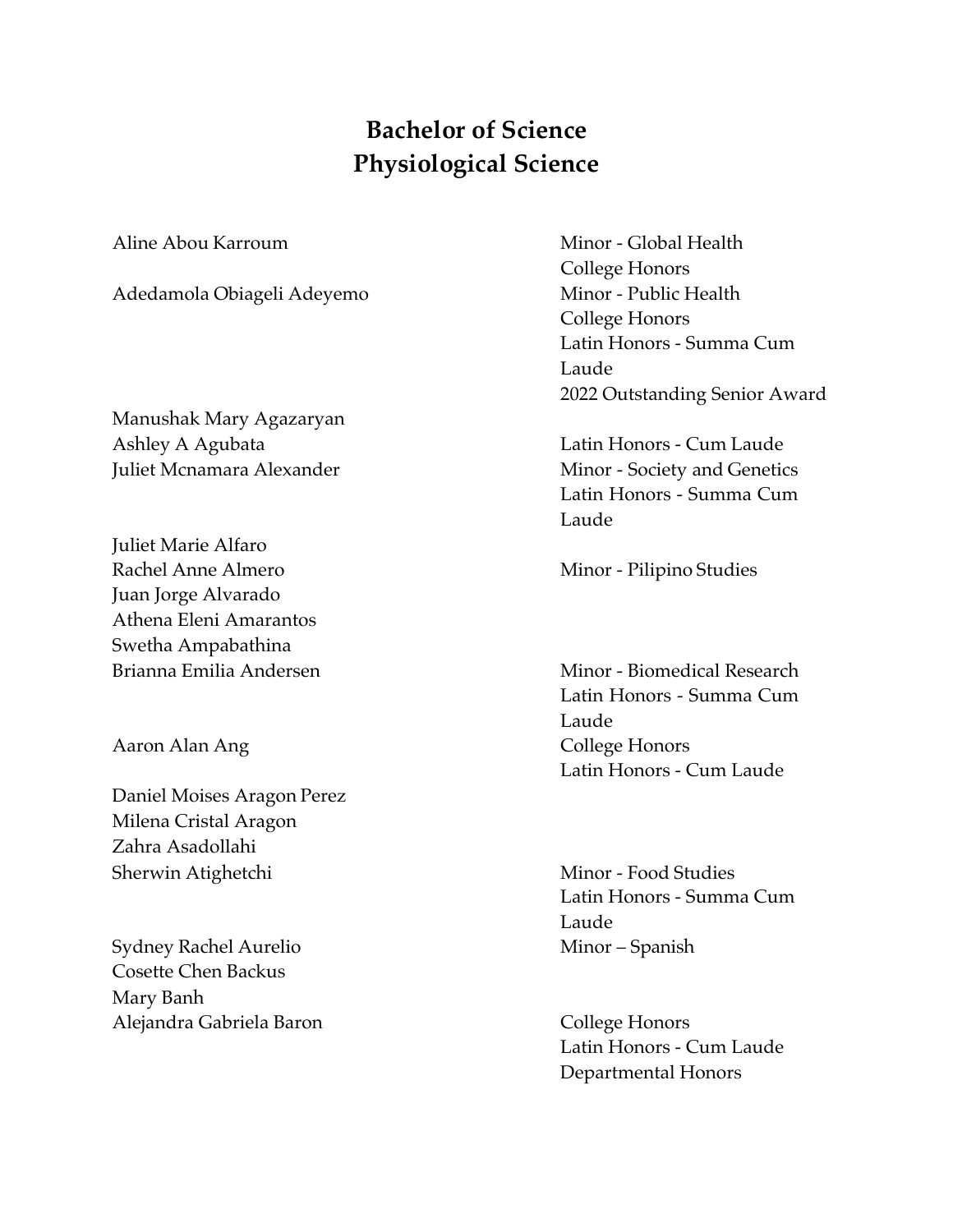Caroline Nicole Beecher Davood Betcheri Minor - Iranian Studies

Amy Esther Bishop College Honors

Mari Diga Bouwman Timothy Scott Brewster

Nyoko Eliza Brown Weronika Ewa Budek Leslie Ann Burroughs Temitope Z Busari

Nicolette Canlian Matthew Santiago Casillas, III Minor - Global Health Joshua Mark Cassarino Latin Honors - Cum Laude Jacob Zachary Cavano Blanca Juliana Cervantes Omar Daniel Cespedes Kiran Virginia Chakravarty Minor - Gender Studies Ellen Chan Alan Yaolong Chang Rachel Jansey Chau Diana Chavez-Carrillo Fabian Noel Chavez Hussain Mohummad Chharawalla Latin Honors - Magna Cum

Ethan Eric Baurle Minor - Entrepreneurship Latin Honors - Summa Cum Laude Nicholas Daniel Bazett Latin Honors - Cum Laude

Diana Maria Bibireata Latin Honors - Summa Cum Laude Latin Honors - Cum Laude

Nicoline Breytenbach Minor - Ancient Near East and Egyptology Latin Honors - Summa Cum Laude

Tiffany Brenda Cacy **Minor** - Global Health Latin Honors - Summa Cum Laude Patrick Yuankai Cai Latin Honors - Summa Cum Laude

Laude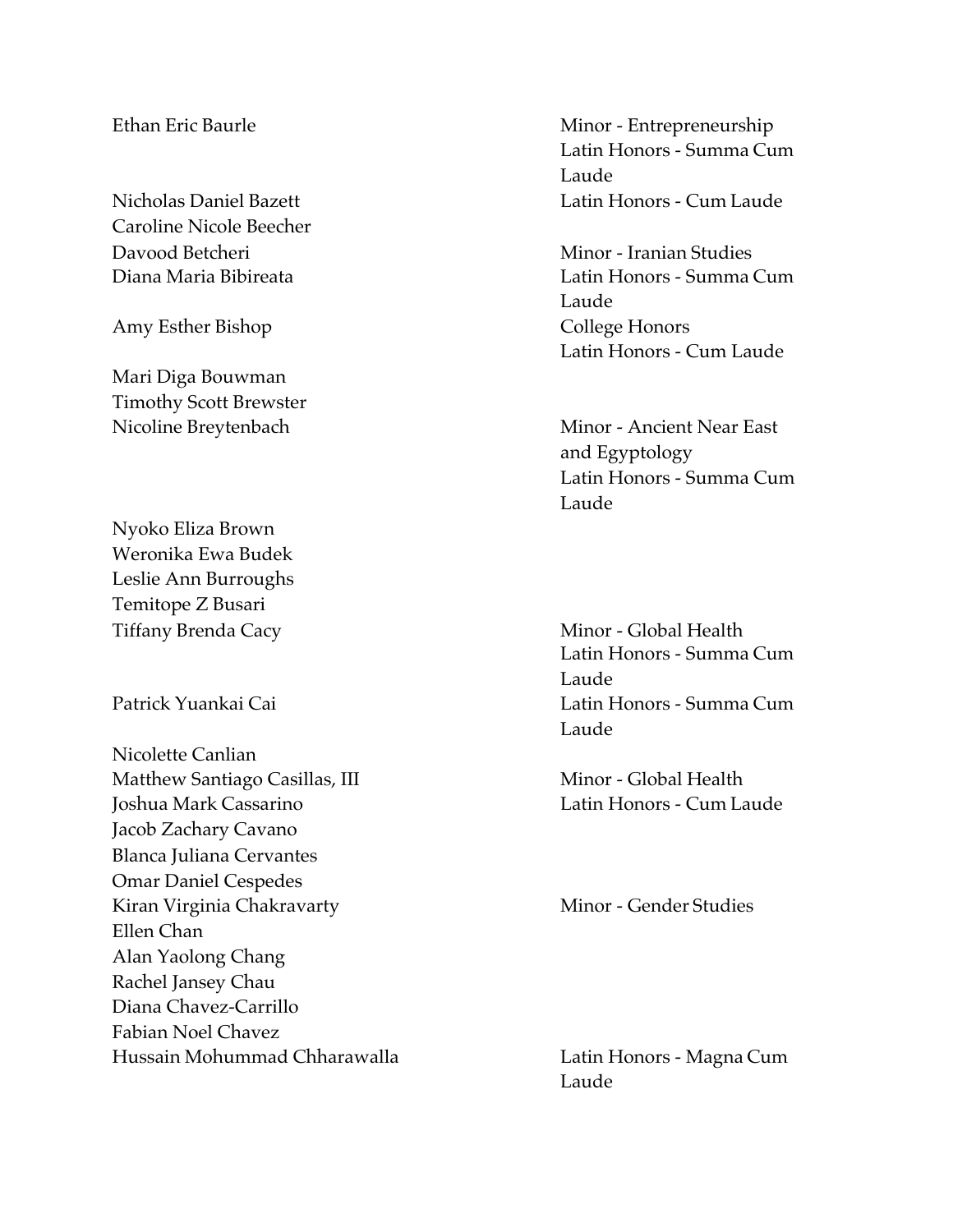Kylie Ashlyn Clapsaddle

Evan Joseph Cosentino Hannah Mariko Daijo Rohun Jalen Kantharia Dalal **Latin Honors - Cum Laude** Nolan Hoang Dang Latin Honors - Cum Laude Ryan Joseph Danis Minor - Study of Religion Armando Davalos, Jr Maya June Davies Allene Therese Oliver De Castro Summer Ashlyn De Vera Hanan Rebuma Dirirsa Kacee Doan Cole Walker Doolittle Samantha Robynne Dorfan Mary Frances Dover **Latin Honors** - Magna Cum

Joei M Drozjock Haoye Du David Echeverri Jessica Lizeth Esparza Del Toro Aya Faissal Toohid Fattahi Debora Fernandez Clemente Jessie Joseph Fernandez Emily Figueroa Cassandra Marie Franco-Barragan Minor - Biomedical Research

Daniel Michael Frees

Elizabeth Grace Mcinnes Gallmeister

Brian Chhoy **Latin Honors - Cum Laude** Marisa Ayako Chu **Minor** - Science Education Matthew A Cilano **Latin Honors** - Magna Cum Laude

Michael Tyler Collins **Latin Honors** - Magna Cum Laude Angela Cong Latin Honors - Magna Cum Laude

Laude

Latin Honors - Cum Laude

Francesca Isabella Galasso Minor - European Languages and Transcultural Studies with Italian Latin Honors – Cum Laude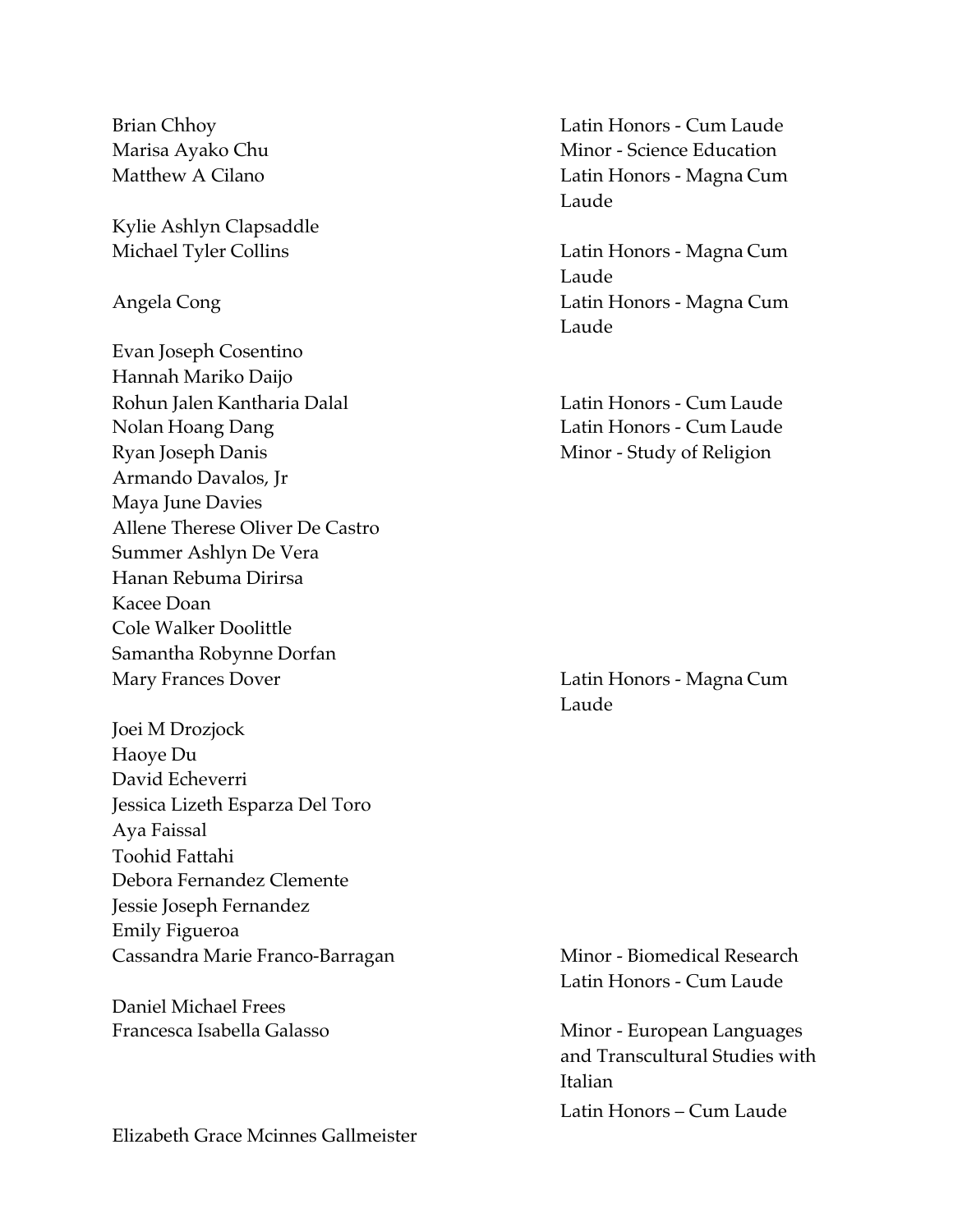Caleb Michael Garcia Christen Miranda Gerhart Maria E Ghatas Jaclyn Talia Gilday Cameron Elias Gill Vikramjeet Singh Gill Tashenique Yasmine Gillard Minors - Global Health and

Casey Anthony Gilles College Honors

Kyle Laurence Golden Duval Research Scholarship Emilio Alejandro Gomez Lilianna Soledad Barron Gomez Minor - Community

Sheila Gonzalez Ramos Aylin Xitlalli Gonzalez Ruby Gordillo

Alyssa Vanessa Goytia Andrew Allen Grunklee Aditya Ayyagari Guru Yesica Guzman Rodriguez Ashli-Ann Cailyn Ha Christopher James Haggard, Jr Yoonjong Han John Robert Harvey Latin Honors - SummaCum

Esha Sachin Harwalkar

Daniela Elizabeth Hernandez Minor - Spanich Karolina Herrera

African Americal Studies Latin Honors - Cum Laude

Engagement and Social Change

Jake Hodges Gordon Latin Honors - Summa Cum Laude Shivangi Goswami Latin Honors - Summa Cum Laude

Laude

Isabella J Hays-Velasco Minor - Biomedical Research College Honors Latin Honors - Summa Cum Laude Jiaxin Jessica He **Minor** - Global Health Latin Honors - Magna Cum Laude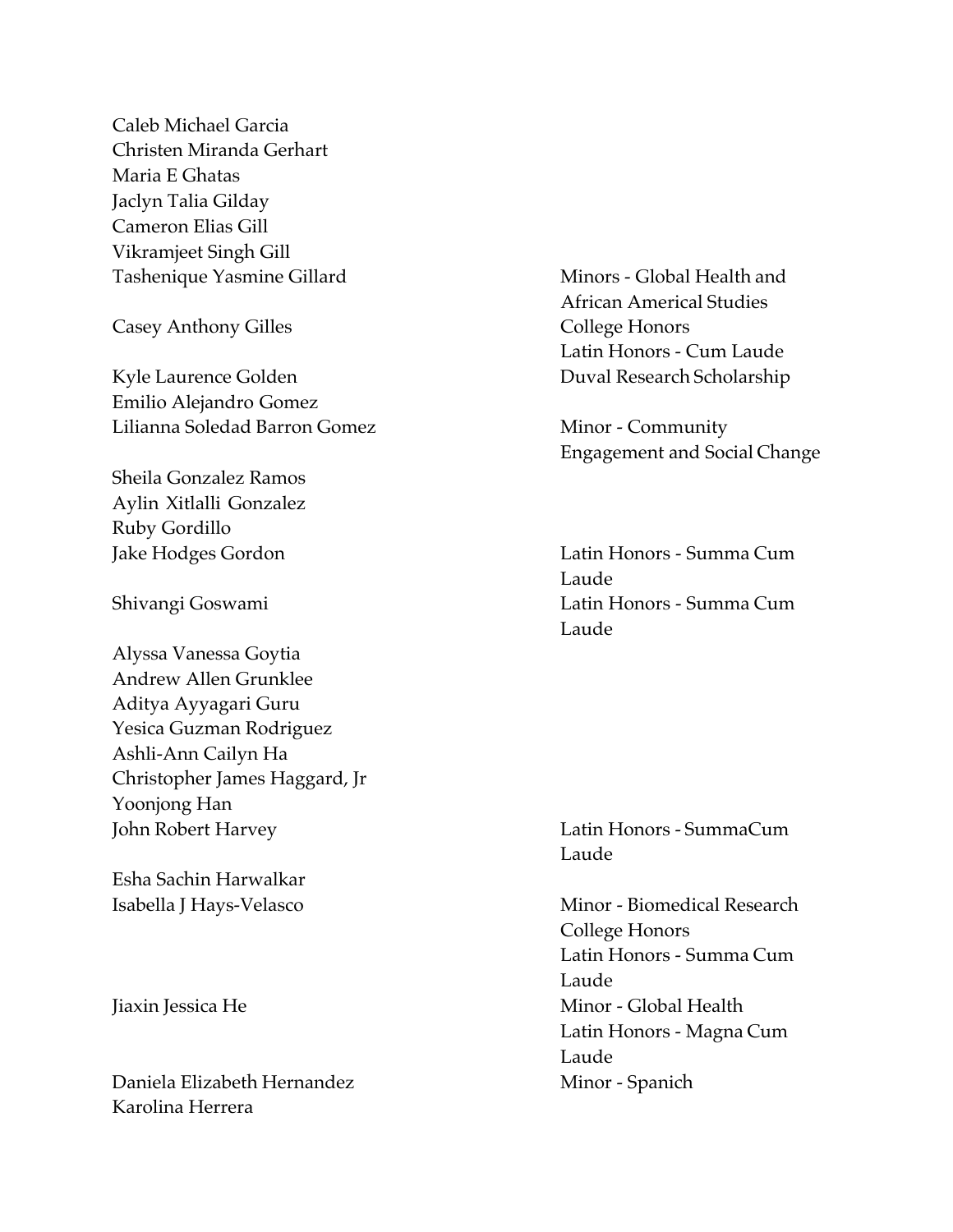Samantha Rose Herrera Jaylah Rachelle Herron

Madison Adine Hurst Fennie Truc Thanh Huynh Jiyoon Hwang Sion Hwang Garrett Patrick Imbach Latin Honors - Magna Cum

Mark Chie Jackson Abraham Ganguk Jeong Lena C Johnson Shashwat Khemka Minor - Entrepreneurship Cameron Seng Khuong Ashley Daun Kim Connie S Kim Janeane Mariah Kim Kyle Daeyong Kim **Latin Honors - Cum Laude** Brielle Alison Kinkead Minor - Global Health

Madeline Anne Koontz

Richard Ku Nicholas James Kull Minor - Spanish

Timothy Ho Latin Honors - Magna Cum Laude Marissa Tia Huang Latin Honors - Summa Cum Laude Stella Huang **Latin Honors** - Summa Cum Laude

Laude

Ariel Eun Ju Kim **Minor - Asian American Studies** 

Latin Honors - Magna Cum Laude Megan Auguste Kirschner Minor - Lesbian, Gay, Bisexual, Transgender, and Queer Studies Leda Anne Nonet Knowles Latin Honors - Summa Cum Laude Kamal Sri Surya Kolluri **Latin Honors - Summa Cum** Laude

Henry Leonardi Krasner Latin Honors - Summa Cum Laude Maia Janine Kropp Latin Honors - Magna Cum Laude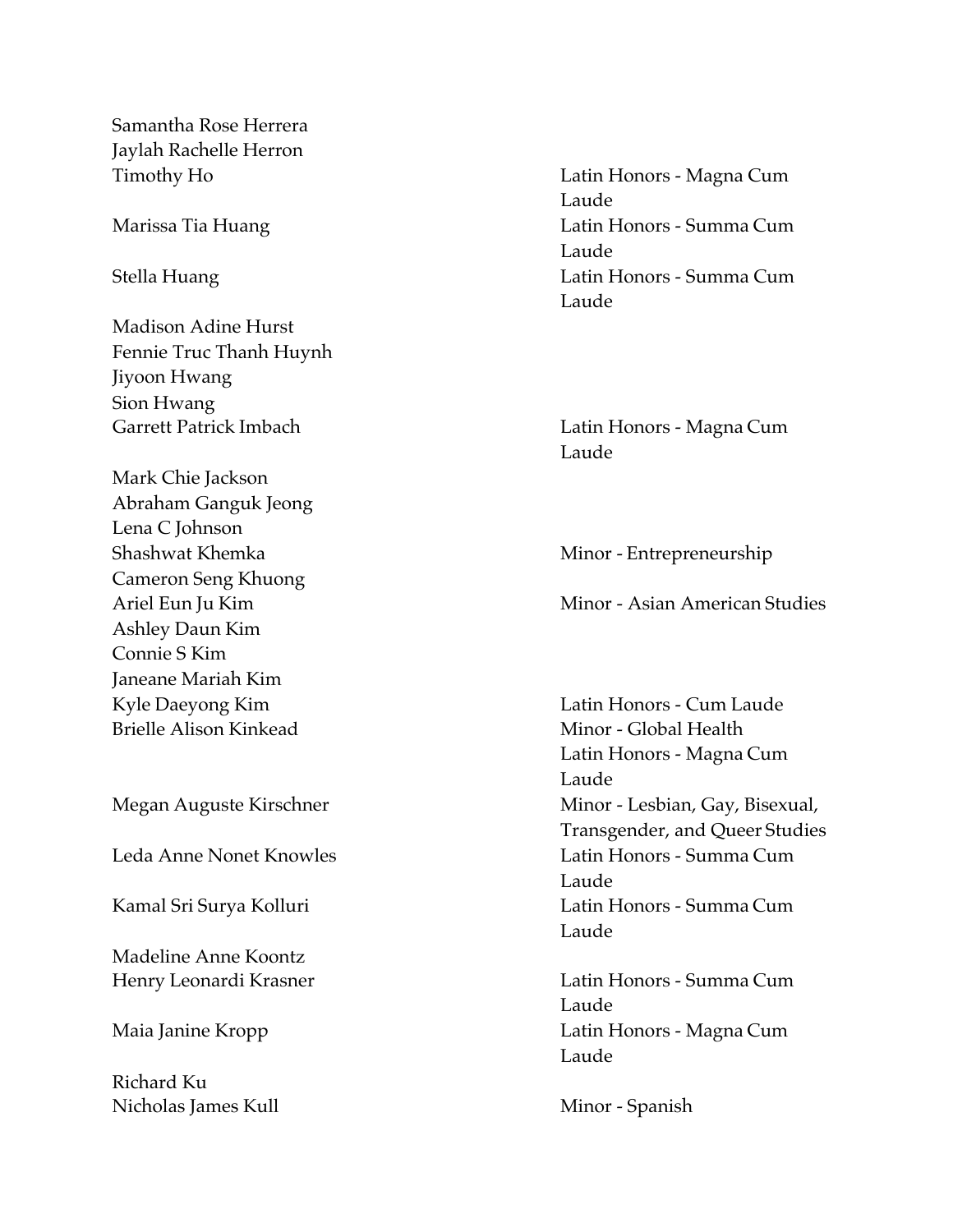Pranit Kumaran

Rene Larios Avielle Hope Larson Julianne Alysse Lea Carolina Lechuga Minsub Lee

Pheng Lee Amy Corinne Lefley College Honors

Julissa Ja-Yee Li Holly Nicole Locklin Daisy Valentine Lookinland Lizzet Lopez Minor - Public Health

Vicky Lu

Albert Thomas Luu Amy Luu

Marta De Assis Magalhaes Paiva De Sousa Anisha E Mahenthiran Jovana Fuda Mahho

Samantha Megan Kwock Minor - Asian American Studies Latin Honors - Summa Cum Laude Andrew Lam Latin Honors - Cum Laude Jakeline Larios Latin Honors - Cum Laude Minor – Chicana and Chicano Studies

Gabrielle Anya Lau **Camerander Cum Latin Honors - Cum Laude** 

Nicole Dain Lee Latin Honors - Summa Cum Laude

Latin Honors - Summa Cum Laude Catherine Li **Catherine Li** Minor - Asian Languages Latin Honors - Cum Laude

Latin Honors - Cum Laude Jasmine Louie Latin Honors - Cum Laude

Joyce Lui **Minor** - Biomedical Research Latin Honors - Summa Cum Laude Kaila Tayabas Lumada Minor - Global Health

Britney Tran Ly **Example 2018** Latin Honors - Cum Laude Michelle Ma Double Major – Neuroscience Latin Honors - Summa Cum Laude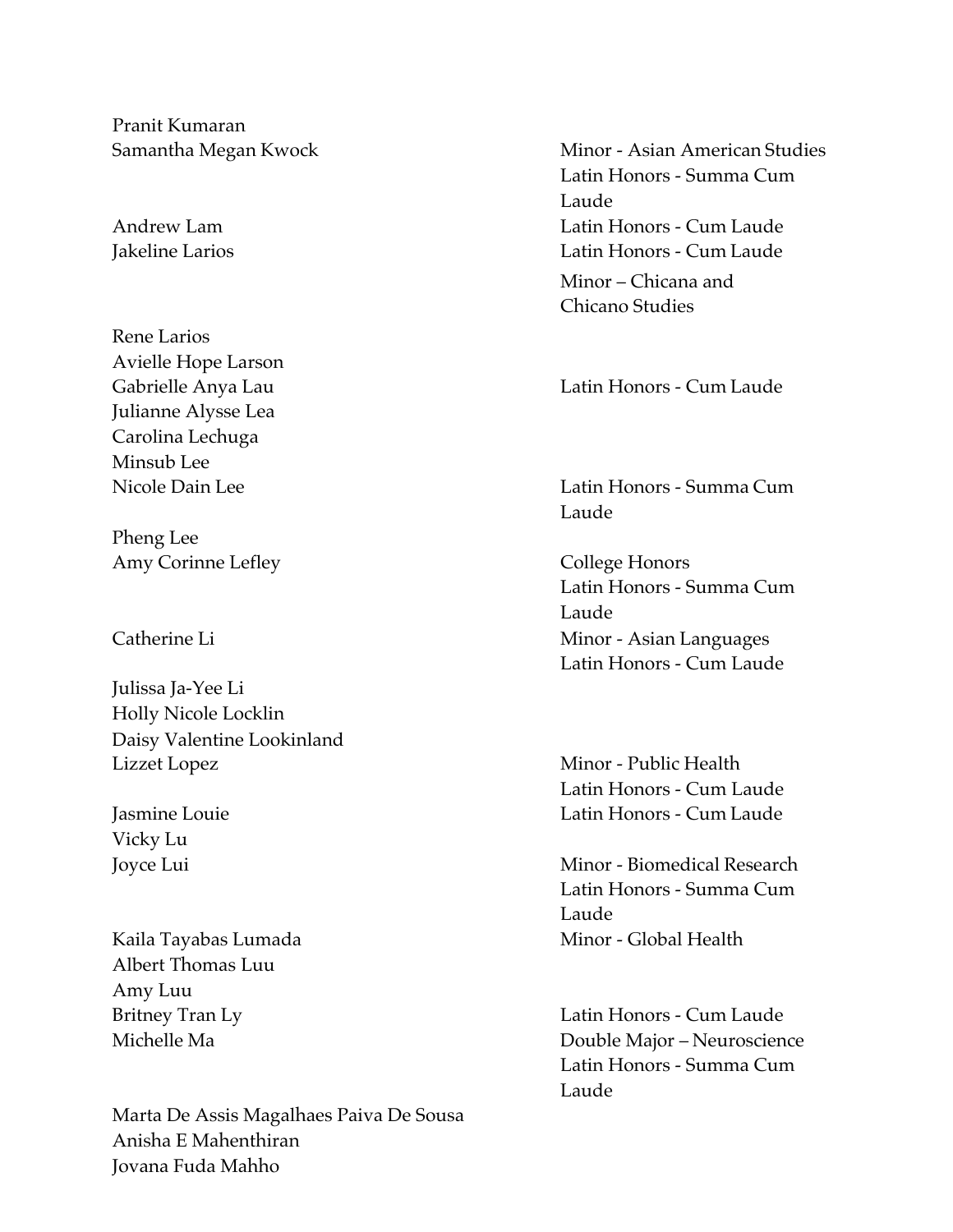Braxon Marwan Maida Samantha Alison Man Bethelhem A Manakelew Theresa M Marin-Ramirez

Lucas Marques Aleeque Lori Marselian Minor - English Abriana Guadalupe Martinez **Latin Honors - Cum Laude** 

Stephanie Martinez Kailyn Rayann May Donya Verahram Mazdeyasnan Brittney Paige Mccown Hannah Louise Mcelroy Christopher Lee Mederos Dina Melkonian Ana Laura Mendez Garcia Jaira Mary Joyce Garcia Mendoza **Latin Honors - Cum Laude** Hongru Meng Latin Honors - Magna Cum

Ashley Anne Morris Sophia George Mourad

Lesley Jasmine Munoz Velazquez Samantha Guadalupe Munoz Nanami Murata **Minor - Disability Studies** 

Hannah Blaze Murrell Madeline Rose Musselman Peter Naaman

Daphne Marina **Minor - Food Studies** College Honors Latin Honors - Cum Laude

Laude Andrey Ismael Michel **Latin Honors** - Summa Cum Laude Payton Lee Moody Minor - Food Studies Latin Honors - Summa Cum Laude

Parth Mahesh Mungra **Latin Honors - Summa Cum** Laude

Latin Honors - Cum Laude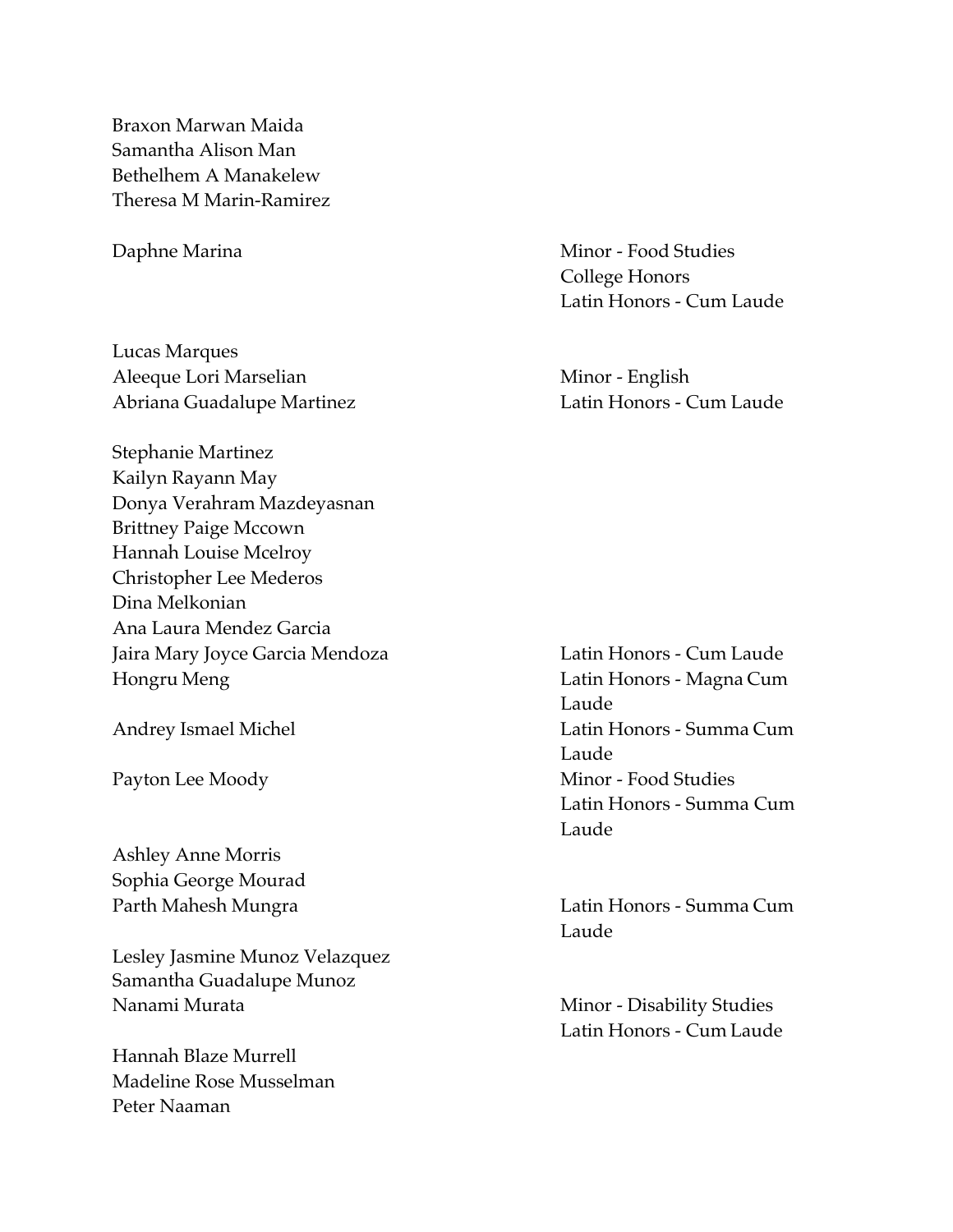Jesus Ivan Naranjo

Adriana Selena Navarro Rodriguez Amelia Margarita Navarro Taline Nazarian Minor - Musicology

Alexandra Rae Nevins Rita Ugomma Ngaka Judy Ngo Tommy Nguyen Tyra Thy Hoang Nguyen Lorraine May Nicholson Armita Nikbin College Honors

Arta Nikbin Ethan Tadao Nishikawa

Catherine Faye Nordstrom

Kevin Anthony O'Donnell Departmental Honors Jazzmhine Nicholle Oconer Latin Honors - Cum Laude Grace Eunhye Oh Eruchi Britney Okpara Gwynneth Arnau Orlino Alexandra Marie Ortega Latin Honors - Summa Cum

Abhishek Parthiban

Isabelle Rose Pellot Denali S Perera

Carlos Nando Lopez Minor - Chicana and Chicano **Studies** 

Jennifer Navarrete **Minor - Community Engagement** and Social Change

> Latin Honors - Magna Cum Laude

Latin Honors - Cum Laude

Alliya Jin-Hee Nomura **Minor - Asian Humanities** Latin Honors - Cum Laude

Lizette Noriega **Minor** - Chicana and Chicano Studies

Laude Yea-Lyn Pak Latin Honors - Summa Cum Laude Tierra Chiyaka Parker Minor - Asian Languages

April Karina Pazos Double Major - Chicana and Chicano Studies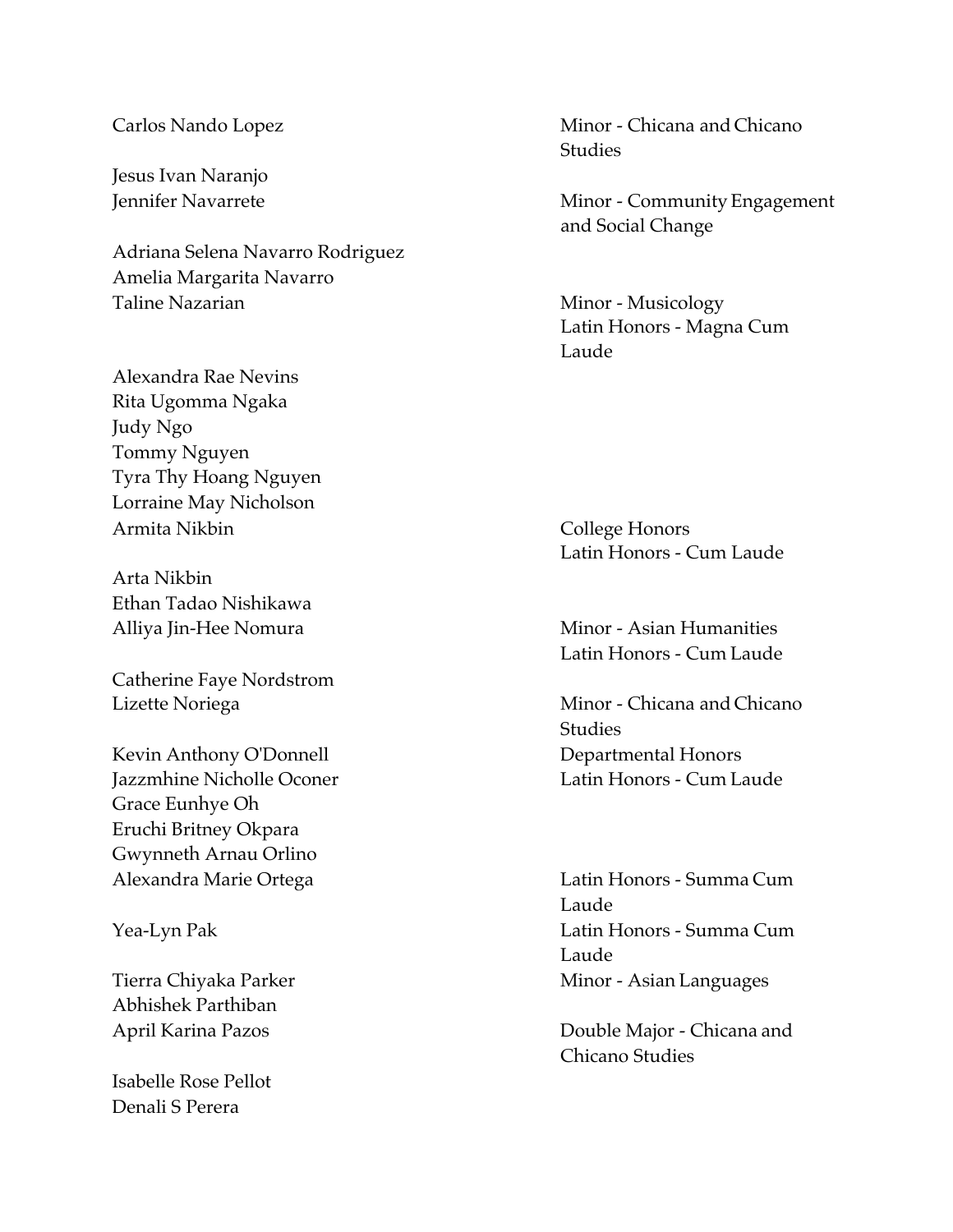Diana Noemy Perez Henry Phan Rebecca Nicole Phelan College Honors

Alejandro Jose Quezada Tyler James Ray Minor - History

- Vanessa Raquel Reyes Cynthia N Rivas Minor - Spanish Daniel Rivas Cynthia Stephanie Rodas Danna Valentina Rodriguez Vargas Iman Michelle Rodriguez-Verdel Minor - Global Health Seneca Simone Rubianes Andreas Christian Runde Mika Ella Rusu Laura Fernanda Sainz Merin Chandni Sakthi Minor - Community Engagement
- Jenna Christine Salas Leia Noelle Salongo Latin Honors - Cum Laude Joshua Maurice Samaniego David Samvelian Raphael Yulo San Andres Kimberly Sanchez

Emma Joy Schaetz

Helen Ruth Schmidtke Rayne Elizabeth Shepard Fionna Ya Shue **Minor** - Global Health

Latin Honors - Magna Cum Laude Departmental Honors

Catherine Hastings Remphrey Latin Honors - Magna Cum Laude

and Social Change College Honors

Megan Linda Sardina **Latin Honors - Summa Cum** Laude Kashvi Sarup **Minor** - Entrepreneurship

Nadja Schleicher Latin Honors - Summa Cum Laude

> Latin Honors - Summa Cum Laude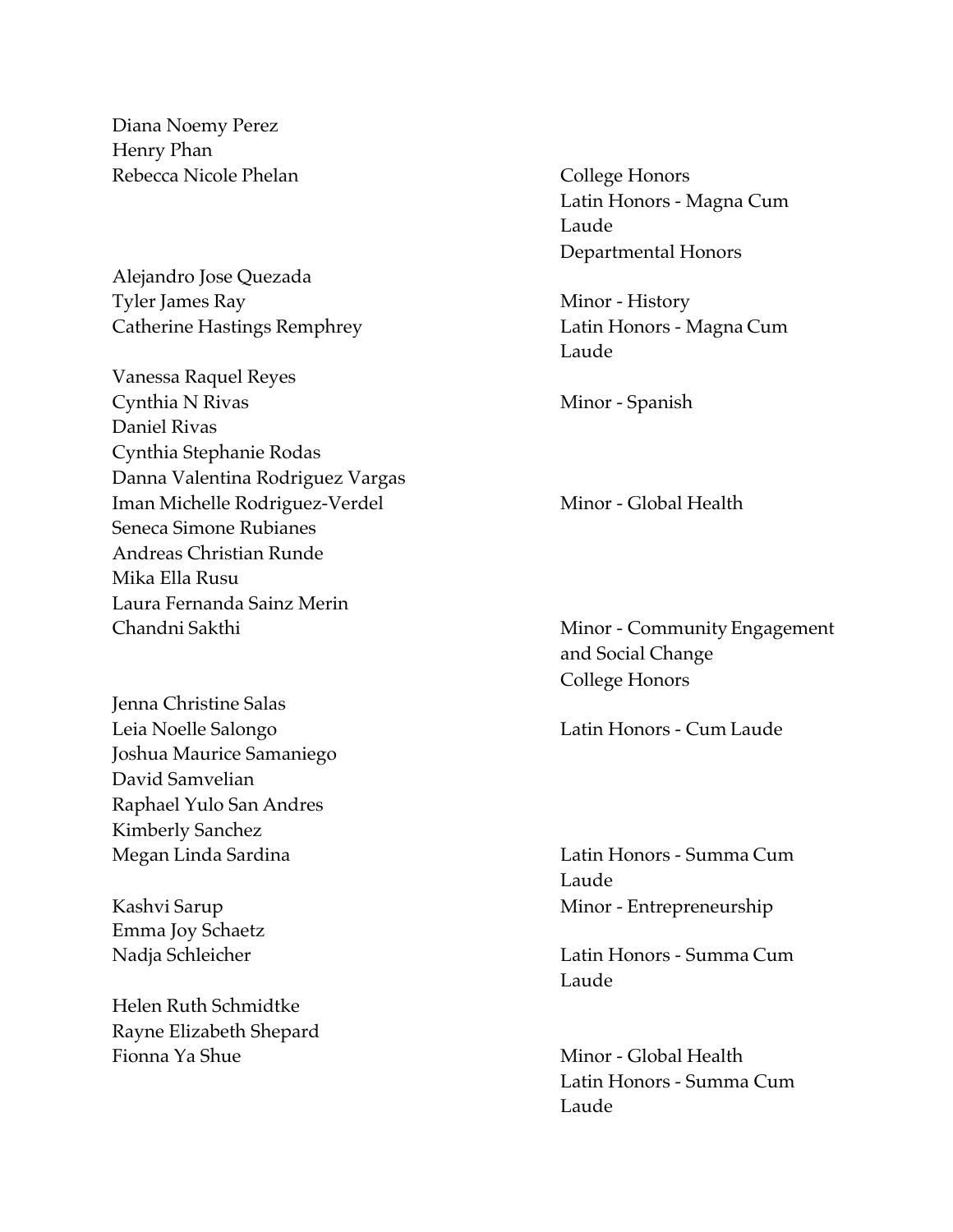Breahna Jalai Singer **Minor - African American** Studies David Jerome Singleton, Iii Delaney Marie Smith Parker Allen Smith Bryan Gonzalo Solano Minor - Public Health

Yvette Stoffels Liza Anne Strong Sienna Jean Sutton Minor - Spanish

Kate Elise Swertfager Alexa Lori Tabakian Latin Honors - Cum Laude Laurence Andrew Arguelles Tacderas **Latin Honors - Magna Cum** 

Sarah Wang Tang

Thaotam To Micah Christopher Tomm Jose Maria Torres Garcia

Elizabeth Sirina Trueman

College Honors Latin Honors - Cum Laude

Fiona Gregorio Suba Minor - Pilipino Studies Latin Honors - Magna Cum Laude

Laude Kritika Tak **Minor** - Anthropology Sydney Midori Takeda Minor - Asian American Studies

Tanny Tani **Tanny Tani 2018** Latin Honors - Cum Laude Jenjira Thein Latin Honors - Cum Laude Phyo Phyo Thu **Minor** - Education Studies Sydney To Latin Honors - Magna Cum Laude

Matthew Duy Tran **Latin Honors** - Summa Cum Laude

Jessica Dionne Tsui **Minor** - Cognitive Science Latin Honors - Summa Cum Laude Sai Venya Vaddi Ninor - Global Health Latin Honors - Summa Cum Laude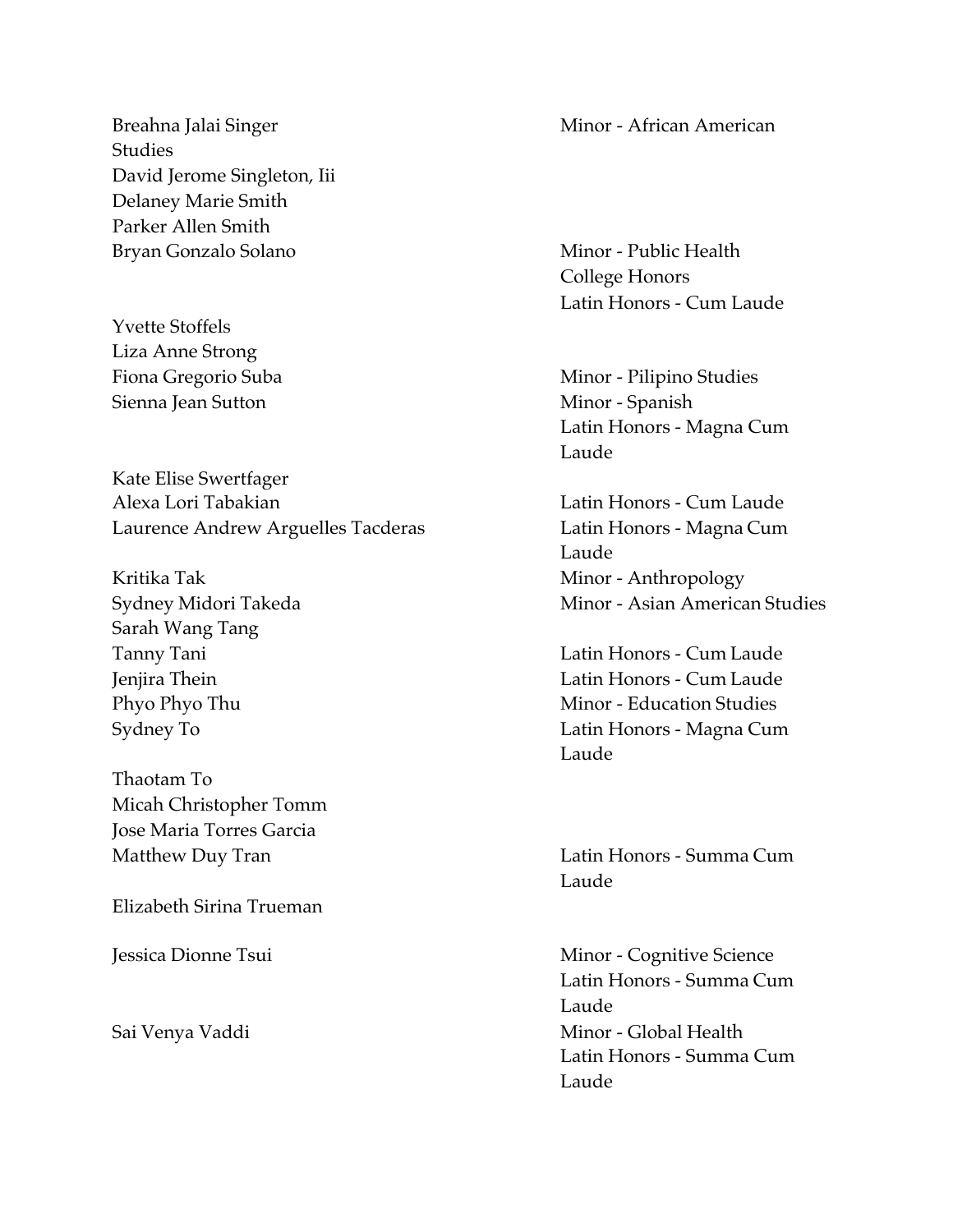Maria Consepcion Vasquez Hernandez Minors - Global Health and

Andrea Nicole Vasquez Gilda Aylin Vazquez Isa Francis Videler

Noe Saul Villavicencio-Ramirez Minor - Global Health

Victoria He Wan Bining Wang

Jacob Tyler Wechsler Lisa Lava Werner Alyssa Nicole Wilson

Sharon Sui Ching Wong Kobe Taylor Wright Cinddy Wu Deng Edward Xing Xie College Honors

Karina Jiayu Xu

Joseph Seungil Yim Kun Seo Yook

Chicana and Chicano Studies

Michael King Viggiano Minor - Society and Genetics Sonali Vij Latin Honors - Summa Cum Laude Francisco Eladio Villalobos Minor - Chicano and Chicana Studies Latin Honors - Cum Laude Manu Vohra **Minor - Global Health** Latin Honors - Summa Cum Laude

Netpheel Wang **Latin Honors** - Magna Cum Laude

Sam Philip Wimmer **Minors** - Geography and Environmental Studies Latin Honors - Summa Cum Laude

> Latin Honors - Magna Cum Laude

Hannah Morgan Yates Latin Honors - Magna Cum Laude

Melody John Zaki Minors - Biomedical Research and Labor Studies College Honors